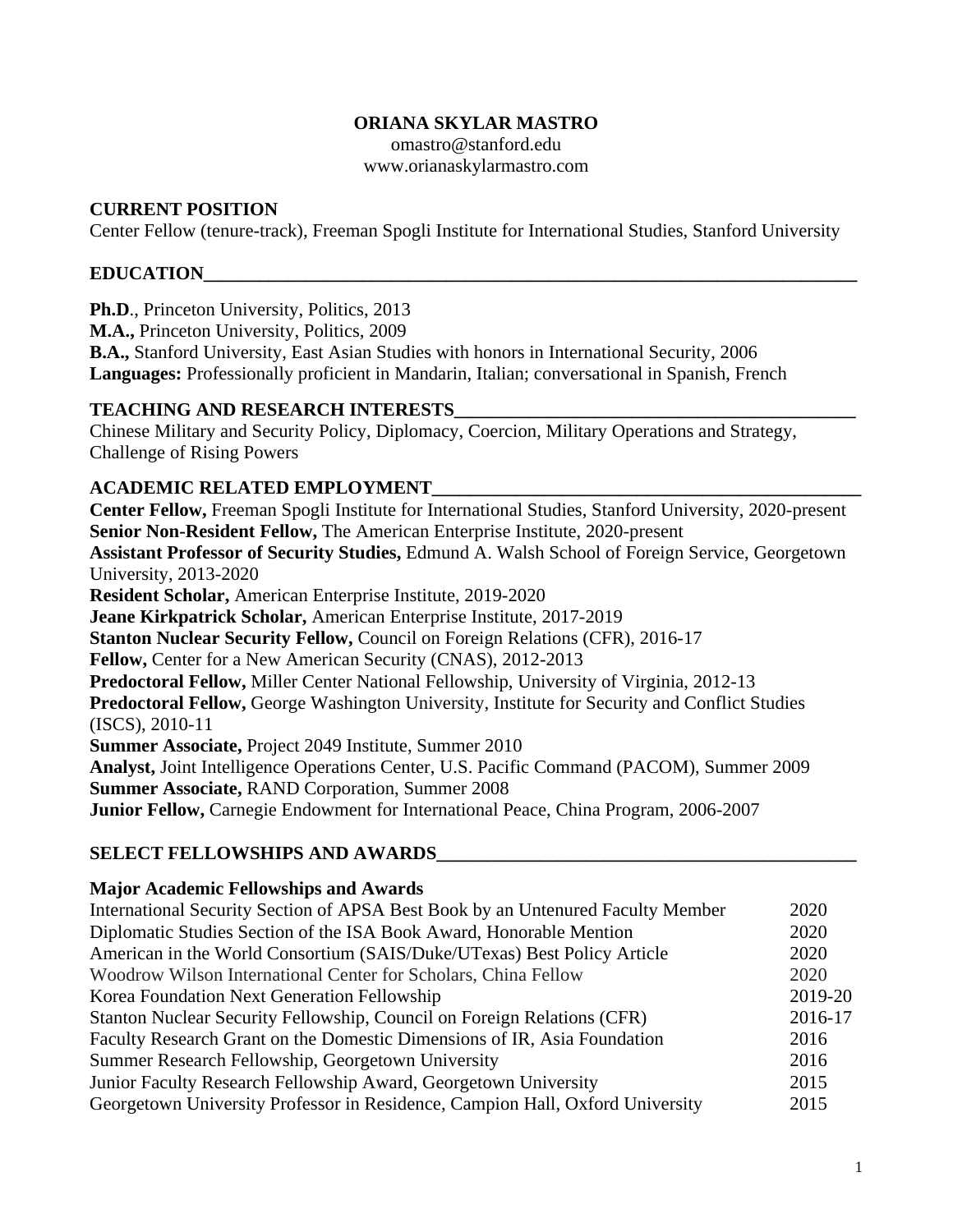| Predoctoral Fellowship, Miller Center, University of Virginia<br>Summer Research Grant, Princeton Institute for International and Regional Studies (PIIRS)<br>Research Grant, Mamdouha S. Bobst Center for Peace and Justice, Princeton University<br>World Politics and Statecraft Pre-doctoral Fellowship, Smith Richardson Foundation<br>Predoctoral Fellowship, George Washington University, ISCS<br>Bradley Fellow, recipient of grant to conduct research Beijing, Seoul<br>Woodrow Wilson School Undergraduate Program Preceptor Award | 2012-13<br>2012<br>2012<br>2010-11<br>2010-11<br>2009-12<br>2009 |
|------------------------------------------------------------------------------------------------------------------------------------------------------------------------------------------------------------------------------------------------------------------------------------------------------------------------------------------------------------------------------------------------------------------------------------------------------------------------------------------------------------------------------------------------|------------------------------------------------------------------|
| Parker D. Handy Fellow, Princeton University, (PhD student with most promising future)                                                                                                                                                                                                                                                                                                                                                                                                                                                         | 2007-09                                                          |
| <b>Other Awards and Fellowships</b>                                                                                                                                                                                                                                                                                                                                                                                                                                                                                                            |                                                                  |
| Council on Foreign Relations Term Member                                                                                                                                                                                                                                                                                                                                                                                                                                                                                                       | $2018$ -pres<br>2017-19                                          |
| Jeane Kirkpatrick Scholar, American Enterprise Institute (AEI)                                                                                                                                                                                                                                                                                                                                                                                                                                                                                 |                                                                  |
| National Committee on U.S.-China Relations Public Intellectuals Program                                                                                                                                                                                                                                                                                                                                                                                                                                                                        |                                                                  |
| Ellis Joffe Prize for PLA Studies Winner for outstanding research contributions                                                                                                                                                                                                                                                                                                                                                                                                                                                                |                                                                  |
| Individual Reservist of the Year (Company Grade Officer category)                                                                                                                                                                                                                                                                                                                                                                                                                                                                              |                                                                  |
| A8X Company Grade Officer (CGO) of the Year                                                                                                                                                                                                                                                                                                                                                                                                                                                                                                    |                                                                  |
| Pacific Forum CSIS nonresident Sasakawa Peace Fellow                                                                                                                                                                                                                                                                                                                                                                                                                                                                                           |                                                                  |
| Institute for Defense Studies and Analysis (IDSA), Summer Visiting Fellow                                                                                                                                                                                                                                                                                                                                                                                                                                                                      |                                                                  |
| One of Top 99 Most Influential International Professionals Under 33, Diplomatic Courier                                                                                                                                                                                                                                                                                                                                                                                                                                                        |                                                                  |
| Officer Training School Distinguished Graduate and USAA Leadership Award                                                                                                                                                                                                                                                                                                                                                                                                                                                                       | 2010                                                             |
|                                                                                                                                                                                                                                                                                                                                                                                                                                                                                                                                                |                                                                  |

# **PUBLICATIONS\_\_\_\_\_\_\_\_\_\_\_\_\_\_\_\_\_\_\_\_\_\_\_\_\_\_\_\_\_\_\_\_\_\_\_\_\_\_\_\_\_\_\_\_\_\_\_\_\_\_\_\_\_\_\_\_\_\_\_\_\_\_\_\_\_\_\_**

### *Books*

*The Costs of Conversation: Obstacles to Peace Talks in Wartime (Ithaca, NY: Cornell University* Press, Security Affairs Series, 2019).

Winner of the 2020 International Security Section of the American Political Science Association Best Book by an Untenured Faculty Member

Honorable Mention, Diplomatic Studies Section Book Award, International Studies Association

Reviewed in *Foreign Affairs, The China Quarterly, Political Science Quarterly, Strategic Studies Quarterly,* the *Australian Strategic Policy Institute, War on the Rocks, Pacific Affairs* and *The Journal of Chinese Political Science*

Reviewed in H-Diplo Roundtable 12-6, January 21, 2021 by: James Fearon, Todd Hall, Xiaoyu Pu, Kristopher Ramsay, and Robert Trager, with an introduction from Avery Goldstein and my response: [https://issforum.org/roundtables/12-6.](https://issforum.org/roundtables/12-6)

Reviewed in an *Asia Policy* Book Review Roundtable by Dan Reiter, Prashanth Parameswaran, Patricia M. Kim, John H. Gill, Carlyle A. Thayer with my response, *Asia Policy,* Vol 14, No 3 (July 2019): 169-191.

## *Peer-Reviewed Articles*

"Teach What You Preach: A Comprehensive Guide to the Policy Memo as a Methods Teaching Tool," *Journal of Political Science Education,* Winter 2021 online, [https://doi.org/10.1080/15512169.2020.1865990.](https://doi.org/10.1080/15512169.2020.1865990)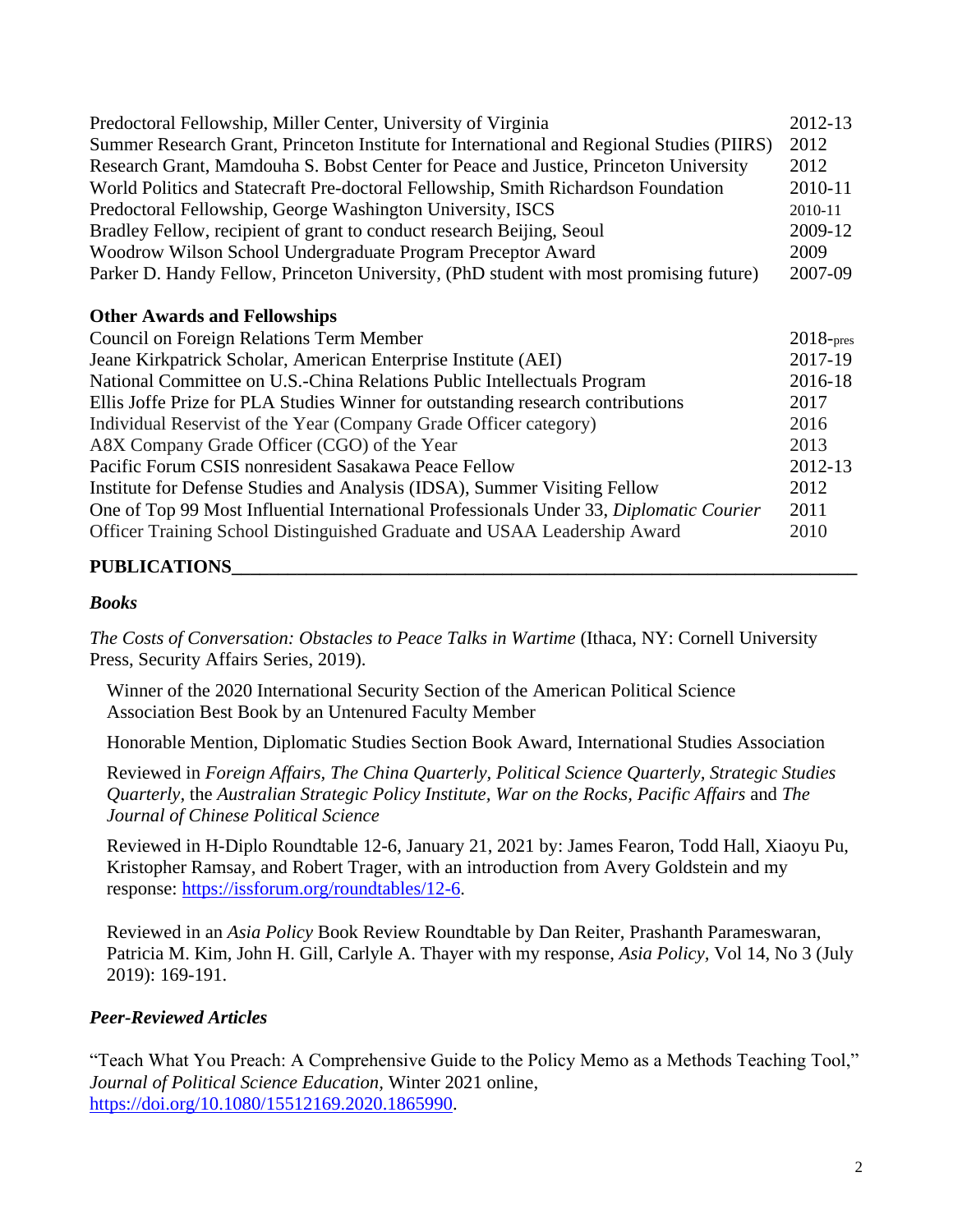"All in the Family: North Korea and the Fate of Hereditary Autocratic Regimes," *Survival,* vol. 62, no. 2 (April-May 2020): 1-22.

"It Takes Two to Tango: Autocratic Underbalancing, Regime Legitimacy and China's Responses to India's Rise," *Journal of Strategic Studies,* Vol 42, No 1, (2019): 114-152.

"Conflict and Chaos on the Korean Peninsula: Can China's Military Help Secure North Korea's Nuclear Weapons?" *International Security,* Vol. 43, No. 2 (Fall 2018): 84-116.

"The Theory and Practice of War Termination: Assessing Patterns in China's Historical Behavior," *International Studies Review,* Vol. 20, No. 4 (December 2018): 661-84.

"In the Shadow of the Thucydides Trap: International Relations Theory and the Prospects for Peace in U.S.-China Relations," *Journal of Chinese Political Science,* Vol. 24, Iss. 1, November 2018: 25-45.

"A Global People's Liberation Army: Possibilities, Challenges and Opportunities" with Kristen Gunness*, Asia Policy* 22*,* (July 2016): 131-155.

"The Vulnerability of Rising Powers: The Logic Behind China's Low Military Transparency," *Asian Security* 12, Issue 2, 2016: 63-81.

"The Great Divide: Chinese and Indian Views on Intrawar Negotiations, 1959-1962," *The Journal of Defence Studies* 6, No. 4, (October 2012): 71-108.

"Signaling and Military Provocation in Chinese National Security Strategy: A Closer Look at the *Impeccable* Incident of March 2009," *Journal for Strategic Studies* 34, No. 2 (April 2011): 219-244.

## *Non-Peer Reviewed Articles*

"The Taiwan Temptation," *Foreign Affairs,* July/August 2021: 1-10.

"Chinese Intentions in the South China Sea," *Wilson Center Fellowship Report 2020-2021,* April 2021, 331-358, https://chinafellowship.wilsoncenter.org/2020-21-essay-collection.

Response to Roundtable 12-6 on Oriana Skylar Mastro, *The Costs of Conversation: Obstacles to Peace Talks in Wartime*, ISSF: H-Diplo, January 21, 2021.

"The PLA's Evolving Role in China's South China Sea Strategy," China Leadership Monitor, Issue 66, Winter 2020.

"The Stealthy Superpower," *Foreign Affairs,* January/February 2019: 31-39; *winner of the 2019 American in the World Consortium Best Policy Article on U.S. Foreign Policy and Grand Strategy given by the Henry A. Kissinger Center for Global Affairs at Johns Hopkins SAIS.*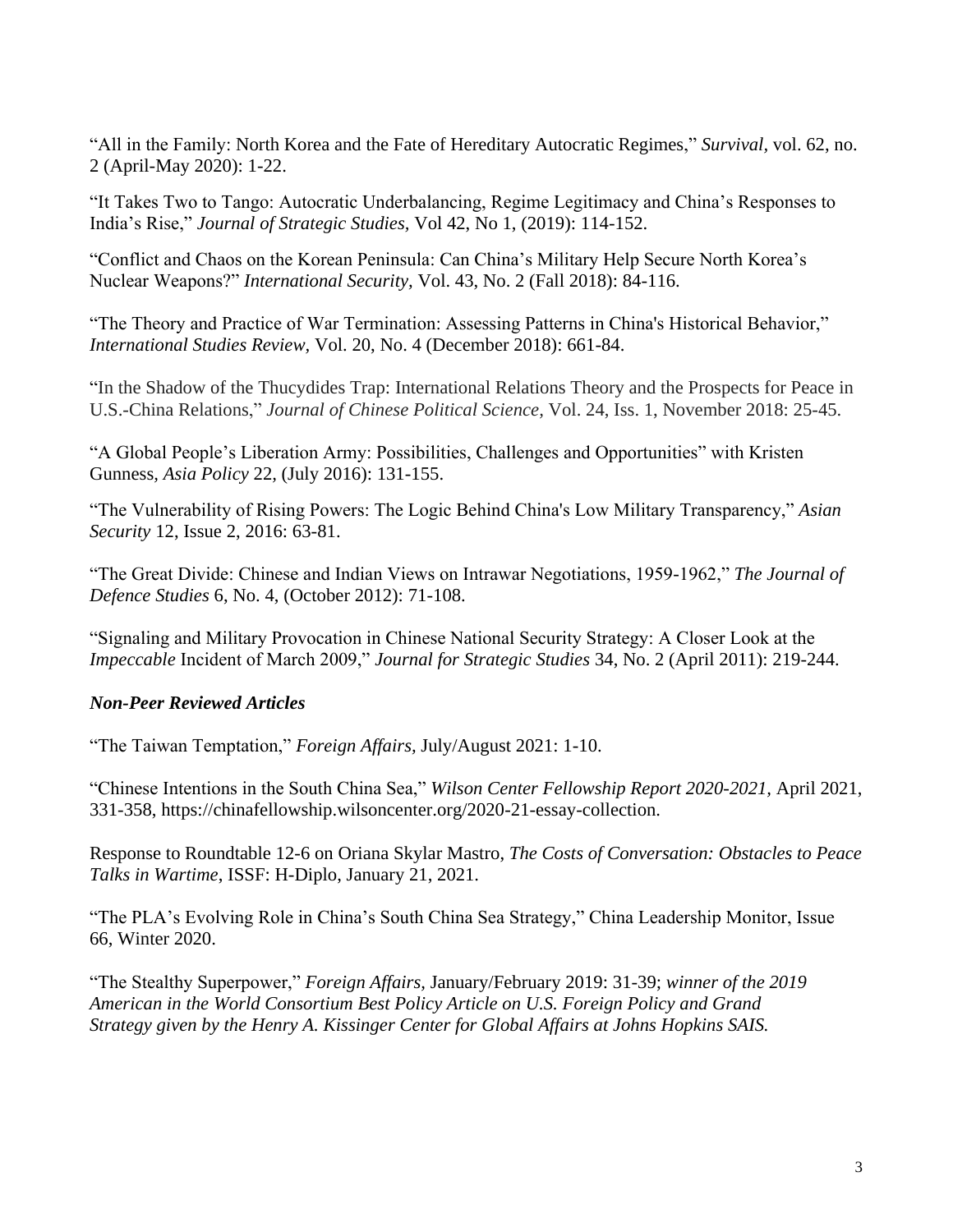"Author's Response: The Theoretical and Practical Importance of Understanding Wartime Diplomacy," "Author's Response: The Theoretical and Practical Importance of Understanding Wartime Diplomacy, *Asia Policy,* Vol 14, No 3 (July 2019): 188-191.

"How China Ends Wars: Implications for United States and East Asian Security," *The Washington Quarterly,* Vol 4, No. 1, (Spring 2018): 45-60.

"Why China Won't Rescue North Korea," *Foreign Affairs,* January/February 2018: 58-67.

"Why Chinese Assertiveness is Here to Stay," *The Washington Quarterly Vol.* 37, No. 4, (Winter 2015): 151-170.

"China Can't Stay Home," *The National Interest,* November/December 2014: 38-45.

"The Problems with the Liberal Peace in Asia," *Survival* 56, (April/May 2014): 129-158.

# *Edited Volumes*

*Assessing the Threat: The Chinese Military and Taiwan's Security* with (eds.) Michael D. Swaine, Andrew N.D. Yang and Evan S. Medeiros, *(*Washington: Carnegie Endowment, July 2007). Reviewed in *The China Quarterly, China Journal, Strategic Studies Quarterly*

# *Book Chapters*

"Chinese Grand Strategy," in John Baylis, James J. Wirtz, Jeannie L. Johnson (eds), *Strategy in the Contemporary World, 7th edition,* Oxford University Press, forthcoming Dec 2021).

"Does China pose a threat to US national security?" in Jennifer Rudolph and Michael Szonyi (eds), *The China Questions, Part II (Harvard University Press, forthcoming 2022).* 

"Nuclear Deterrence and the US-China Strategic Relationship," in Stephan Frühling and Andrew O'Neil (eds), Alliances, Nuclear Weapons and Escalation: Managing Deterrence in the 21st Century, forthcoming 2022.

"Asymmetric but Uneven: The China-India Conventional Military Balance." With Arzan Tarapore, in Kanti Bajpai, Selina Ho, and Manjari Chatterjee Miller (eds), *Routledge Handbook of China-India Relations*, (London: Routledge, 2020): 235-247.

"Long-Term Strategic Competition between the United States and China in Military Aviation," with Michael Chase, in Tai Ming Cheung and Thomas G. Mahnken (eds.), *The Gathering Pacific Storm: Emerging US-China Competition in Defense Technological and Industrial Development* (Amherst, NY: Cambria Press, 2018): 111-137.

"Ideas, Perceptions, and Power: An Examination of China's Military Strategy," in Ashley Tellis, Alison Szalwinski and Michael Wills (eds.), *Strategic Asia 2017–18: Power, Ideas, and Military Strategy in the Asia-Pacific*, (Washington, D.C.: National Bureau of Asian Research, 2017): 18-43.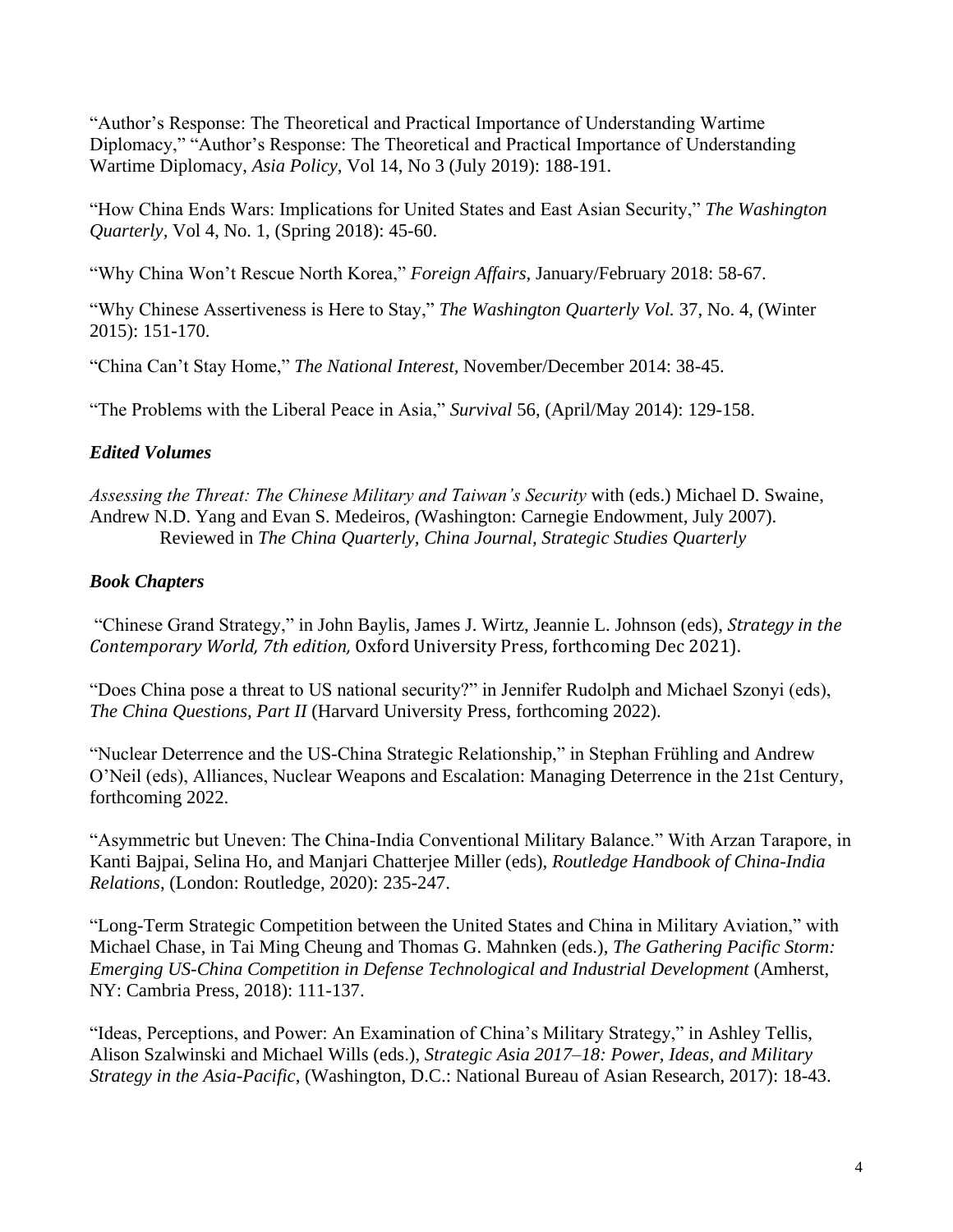"Dynamic Dilemmas: China's Evolving Northeast Asia Security Strategy" in Gil Rozman (ed), *2016 Joint U.S.-Korea Academic Studies,* (Washington DC: Korea Economic Institute, 2016): 9-22.

"A Global Expeditionary People's Liberation Army: 2025-2030," in Roy Kamphausen and David Lai (eds.), *The Chinese People's Liberation Army in 2025,* (Carlisle: Strategic Studies Institute, 2015): 207-234.

"China's Antiaccess-Area Denial (A2/AD) Capabilities: Is the U.S. Rebalancing Enough?" in William H. Natter III and Jason Brooks (eds.), *American Strategy and Purpose: Reflections on Foreign Policy and National Security in an Era of Change*, (Lexington: CENSA, 2014): 118-140.

"Noninterference in Contemporary Chinese Foreign Policy: Fact or Fiction?" in Donovan Chau and Thomas Kane (eds.), *China and International Security: History, Strategy, and 21st Century Policy, Vol. 2* (Santa Barbara, CA: Praeger, 2014): 95-114.

# *Book Reviews*

Roundtable 11-12 on M. Taylor Fravel, *Active Defense: China's Military Strategy since 1949*, Princeton: Princeton University Press, (2019), ISSF: H-Diplo, March 6, 2020.

Book Review of Andrew Kennedy, *The International Ambitions of Mao and Nehru: National Efficacy Beliefs and the Making of Foreign Policy, China Journal* 74 (July 2015): 181-182.

Book Review of Aaron Friedberg, *A Contest for Supremacy: China, America*, *and the Struggle for Mastery in Asia,* in *Strategic Studies Quarterly* 5, No. 4 (Winter 2011): 147-149.

# *Congressional Testimony*

"The Precarious State of Cross-Strait Deterrence," *Testimony prepared for the U.S.-China Economic and Security Review Commission,* February 18, 2021.

"China's Maritime Ambitions," *Testimony prepared for the House Foreign Affairs Committee Subcommittee on Asia, the Pacific and Nonproliferation,* June 30, 2020.

"China's Military Modernization Program: Trends and Implications," *Testimony prepared for the U.S.- China Economic and Security Review Commission,* September 4, 2019.

"A New Approach for an Era of U.S.-China Competition," *Testimony prepared for the Senate Foreign Relations Full Committee,* March 13, 2019.

"Cooperation and Competition with China: The Need for New Approaches." *Testimony prepared for the Senate Foreign Relations Committee Subcommittee on East Asia, the Pacific, and International Cybersecurity Policy,* September 5, 2018.

"China's Policy Toward Contingencies in North Korea," *Testimony prepared for the U.S.-China Economic and Security Review Commission,* April 12, 2018.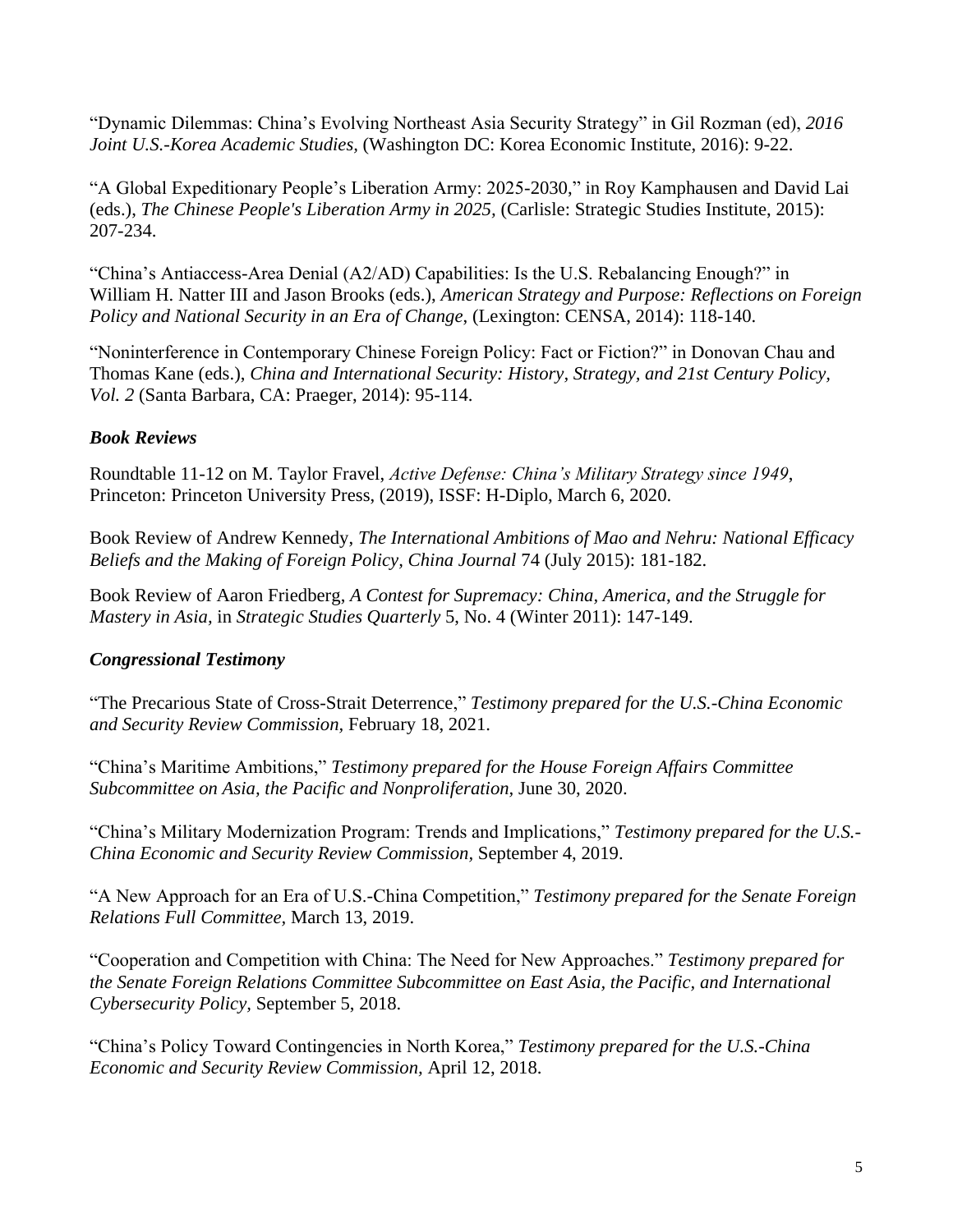"Developments in China's Military Force Projection and Expeditionary Capabilities," *Testimony prepared for the U.S.-China Economic and Security Review Commission,* January 21, 2016.

"China's Active Defense Strategy and Its Regional Impact," *Testimony prepared for the U.S.-China Economic and Security Review Commission,* January 27, 2011.

# *Reports and Briefs*

"The United States Must Avoid a Nuclear Arms Race with China," Cato Unbound, September 21, 2020.

"Military Confrontation in the South China Sea", Council on Foreign Relations, *Contingency Planning Memorandum No. 36,* May 21, 2020, [cfr.org/ConfrontationSouthChinaSea.](x-webdoc://96DE0DA6-E941-4C2C-AC48-7268CEEB70E7/cfr.org/confrontationsouthchinasea)

"Sea of Troubles," *The Economist, In the World 2020,* November 2019, [https://worldin.economist.com/article/17356/edition2020south-china-sea-troubles.](https://worldin.economist.com/article/17356/edition2020south-china-sea-troubles)

"Diminishing Returns in U.S.-China Security Cooperation," in *The US and China in Asia: Mitigating Tensions and Enhancing Cooperation,* Pacific Community Initiative Publication, John Hopkins School of Advanced International Studies and Beijing University, October 2019, 32-43.

"China's End Run Around World Order," *Cato Unbound,* March 14, 2018, [https://www.cato](https://www.cato-unbound.org/2018/03/14/oriana-skylar-mastro/chinas-end-run-around-world-order)[unbound.org/2018/03/14/oriana-skylar-mastro/chinas-end-run-around-world-order.](https://www.cato-unbound.org/2018/03/14/oriana-skylar-mastro/chinas-end-run-around-world-order)

"Risk and Resiliency: China's Emerging Air Base Strike Threat," with Ian Easton, Project 2049 Institute, November 8, 2017.

"China's Evolving North Korea Strategy," United States Institute for Peace Brief 231, September 12, 2017, [https://www.usip.org/publications/2017/09/chinas-evolving-north-korea-strategy.](https://www.usip.org/publications/2017/09/chinas-evolving-north-korea-strategy)

"The Emerging Asia Power Web: The Rise of Bilateral Intra-Asian Security Ties," with Patrick Cronin, Richard Fontaine, Zachary Hosford, Ely Ratner and Alexander Sullivan, *Center for a New American Security,* June 2013.

"The Obama-Xi Summit: A New Era in Bilateral Relations?" NBR Commentary, June 12, 2013.

"The Sansha Garrison: China's Deliberate Escalation in the South China Sea," *Flashpoints Bulletin #5,*  Center for a New American Security, September 2012.

"Air Power Trends in Northeast Asia: Implications for Japan and the U.S. Japan Alliance," with Mark Stokes, *Project 2049 report,* Aug 2011.

*Select Commentary*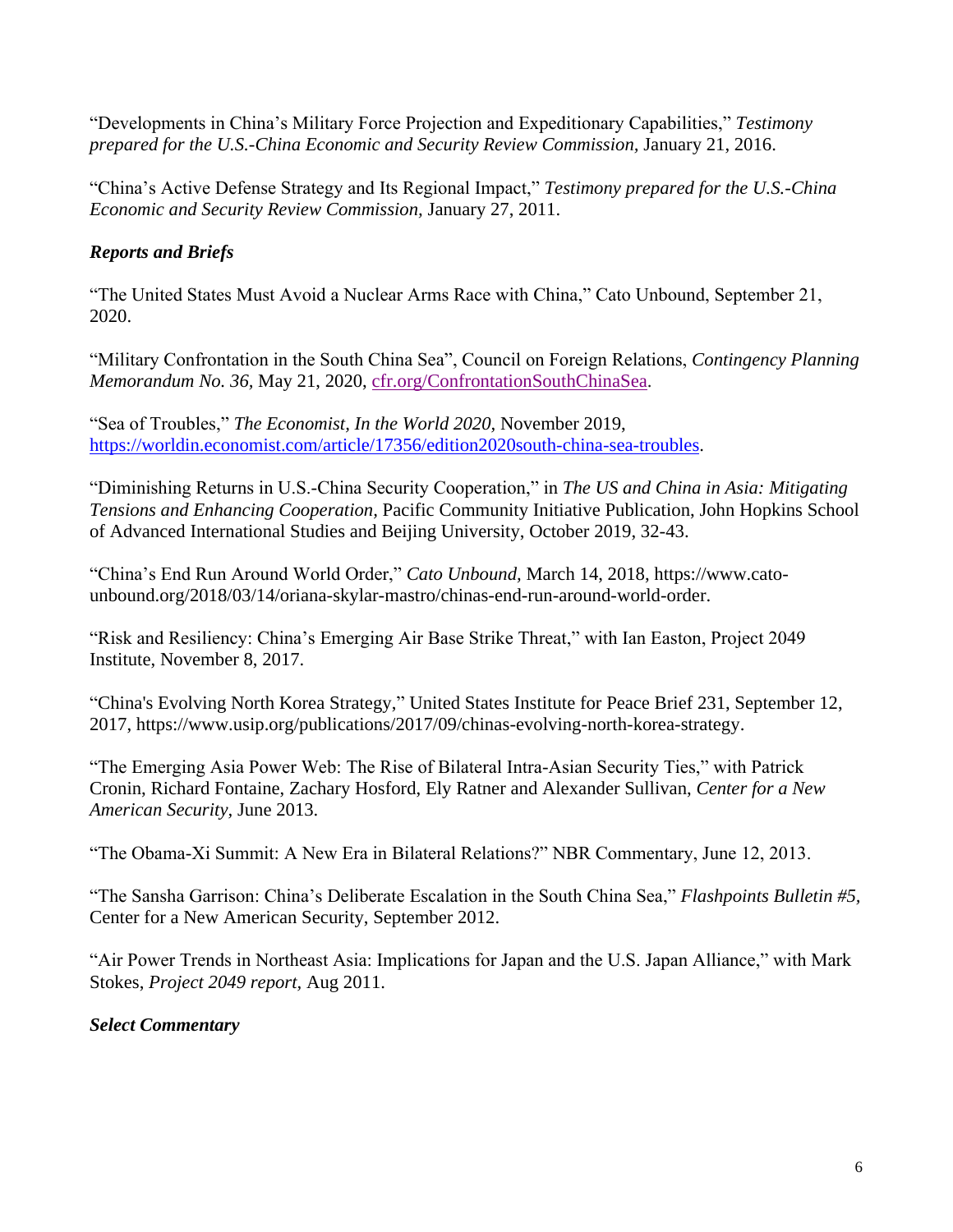"China's Dangerous Double Game with North Korea," *Foreign Affairs,* April 2, 2021, "https://www.foreignaffairs.com/articles/china/2021-04-02/chinas-dangerous-double-game-northkorea

"What Chinese Leaders are Saying about the South China Sea," *The Interpreter,* February 24, 2021, https://www.lowyinstitute.org/the-interpreter/what-are-china-s-leaders-saying-about-south-china-sea.

"How China is Bending the Rules in the South China Sea," *The Interpreter,* February 17, 2021, <https://www.lowyinstitute.org/the-interpreter/how-china-bending-rules-south-china-sea>

"The Soft War that America is Losing," with Aynne Kokas, *Australian Financial Review,* January 15, 2021, https://www.afr.com/world/north-america/the-soft-war-that-america-is-losing-20210115-p56ubr.

"Russia and China Team Up on the Indian Ocean," *The Interpreter,* December 16, 2020, https://www.lowyinstitute.org/the-interpreter/russia-and-china-team-indian-ocean.

"The real reason Biden's pick for Pentagon Chief is the wrong choice," *The Washington Post,*  December 10, 2020, [https://www.washingtonpost.com/opinions/2020/12/09/china-middle-east-lloyd](https://www.washingtonpost.com/opinions/2020/12/09/china-middle-east-lloyd-austin-defense-secretary/)[austin-defense-secretary/.](https://www.washingtonpost.com/opinions/2020/12/09/china-middle-east-lloyd-austin-defense-secretary/)

"Free Nations Must Speak for Australia," with Zack Cooper, *Australian Financial Review,* December 5, 2020, https://www.afr.com/world/asia/free-nations-must-speak-for-australia-20201204-p56kmu.

"Beijing's Line on the South China Sea: Nothing to See Here," *The Interpreter,* November 27, 2020, [https://www.lowyinstitute.org/the-interpreter/beijing-s-line-south-china-sea-nothing-to-see-here.](https://www.lowyinstitute.org/the-interpreter/beijing-s-line-south-china-sea-nothing-to-see-here)

"Biden will speak softer but act stronger on Taiwan," with Emily Young Carr, *Foreign Policy,*  November 10, 2020.

"China-India: Talk is cheap, but never free," *The Interpreter*, September 29, 2020

"Hong Kong e Taipei tra l'incudine e il martello," (Hong Kong and Taipei between a rock and a hard place), Formiche Magazine, no 159 June 2020, 66-67.

"5 Things to Know If Kim Jong Un Dies," *Foreign Policy,* April 27, 2020, <https://foreignpolicy.com/2020/04/27/5-things-to-know-if-kim-jong-un-dies/>

"Why Tsai Ing-wen's Re-Election as President Could Darken Taiwan's Future," *LA Times,* January 11, 2020, [https://www.latimes.com/opinion/story/2020-01-11/taiwan-president-tsai-ingwen-election-china.](https://www.latimes.com/opinion/story/2020-01-11/taiwan-president-tsai-ingwen-election-china)

"The Surest Way to Lose to China is to Disparage Expertise," *Defense One,* December 2, 2019, <https://www.defenseone.com/ideas/2019/12/surest-way-lose-china-disparage-expertise/161598/>

"Le ragione per mantenere bassa la protesta," (Reasons to keep the protests at a low level), Formiche, October 2019, 18-20.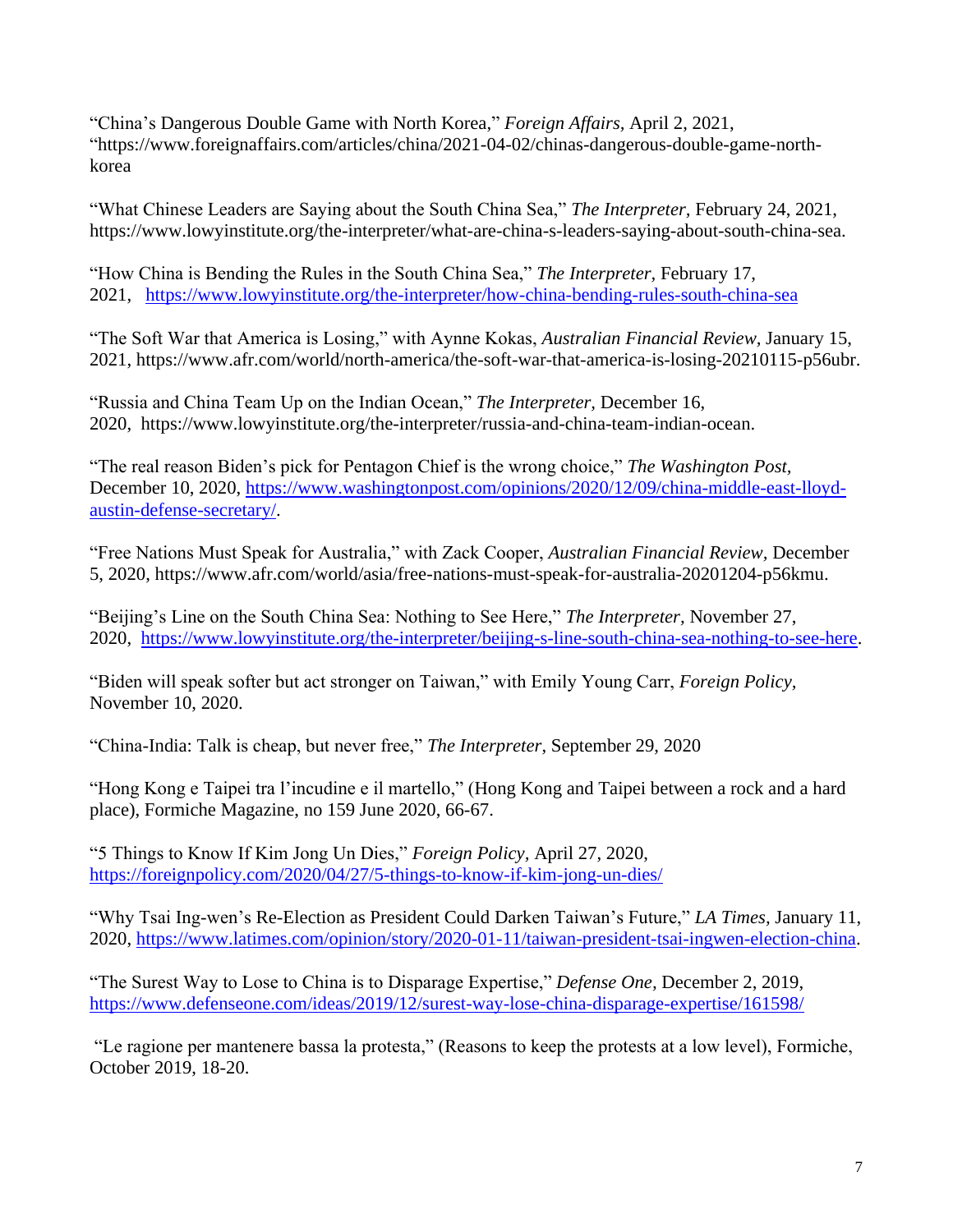"How an Alliance System Withers: Washington is Sleeping through the Japanese-Korean Dispute. China Isn't," with Bonnie Glaser, *Foreign Affairs* (online), September 9, 2019, [https://www.foreignaffairs.com/articles/china/2019-09-09/how-alliance-system-withers.](https://www.foreignaffairs.com/articles/china/2019-09-09/how-alliance-system-withers)

"Pyongyang is Playing Washington Against Beijing," *Foreign Policy,* August 9, 2019, [https://foreignpolicy.com/2019/08/05/pyongyang-playing-washington-beijing-china-us-nukes-kim/.](https://foreignpolicy.com/2019/08/05/pyongyang-playing-washington-beijing-china-us-nukes-kim/)

"Dangers of a Doctrine of Patriotism," with Arzan Tarapore, *The Hill,* September 29, 2018, <https://thehill.com/opinion/international/409064-dangers-of-a-doctrine-of-patriotism>

"Can India Help the United States Against China?" *Brookings Institution Lawfare Blog*, August 26, 2018. [https://www.lawfareblog.com/can-india-help-united-states-against-china.](https://www.lawfareblog.com/can-india-help-united-states-against-china)

"Xi Jinping and Kim Jung Un Keep Meeting – and Here's Why," *The National Interest* (online), June 26, 2018, http://nationalinterest.org/feature/chinas-xi-north-koreas-kim-keep-meeting%E2%80%94 heres-why-26415.

"The Big Winner of the Singapore Summit," with Bonnie Glaser, *Foreign Affairs* (online), June 15, 2018, https://www.foreignaffairs.com/articles/china/2018-06-15/big-winner-singaporesummit?cid=int-fls&pgtype=hpg.

"Can China End Wars Once They Start?" *Brookings Institution Lawfare Blog*, May 20, 2018, https://lawfareblog.com/can-china-stop-wars-once-they-start.

"What China Gained from Hosting Kim Jung Un," *Foreign Affairs* (online), April 9, 2018, [https://www.foreignaffairs.com/articles/china/2018-04-09/what-china-gained-hosting-kim-jong-un.](https://www.foreignaffairs.com/articles/china/2018-04-09/what-china-gained-hosting-kim-jong-un)

"Why Xi Jinping Wants to Broker the Trump-Kim Deal," *The National Interest* (online), March 28, 2018, "http://nationalinterest.org/feature/why-xi-jinping-wants-broker-the-trump-kim-deal-25118."

"China is Gaining on the United States. What Are We Doing About it?" with Ely Ratner, *Politico*, February 9, 2018. [https://www.politico.com/magazine/story/2018/02/09/china-united-states-donald](https://www.politico.com/magazine/story/2018/02/09/china-united-states-donald-trump-216955)[trump-216955](https://www.politico.com/magazine/story/2018/02/09/china-united-states-donald-trump-216955)

"Yes, North Korea could drive a wedge between the U.S. and South Korea," with Arzan Tarapore *Washington Post* Monkey Cage, January 12, 2018, [https://www.washingtonpost.com/news/monkey](https://www.washingtonpost.com/news/monkey-cage/wp/2018/01/12/yes-north-korea-could-drive-a-wedge-into-the-u-s-south-korea-alliance-heres-the-problem/?utm_term=.d2feb952bdcf)[cage/wp/2018/01/12/yes-north-korea-could-drive-a-wedge-into-the-u-s-south-korea-alliance-heres-the](https://www.washingtonpost.com/news/monkey-cage/wp/2018/01/12/yes-north-korea-could-drive-a-wedge-into-the-u-s-south-korea-alliance-heres-the-problem/?utm_term=.d2feb952bdcf)[problem/?utm\\_term=.d2feb952bdcf.](https://www.washingtonpost.com/news/monkey-cage/wp/2018/01/12/yes-north-korea-could-drive-a-wedge-into-the-u-s-south-korea-alliance-heres-the-problem/?utm_term=.d2feb952bdcf)

"Xi is fast arming China to impose its influence around the world," *Newsweek,* January 3, 2018, http://www.newsweek.com/xi-fast-arming-china-impose-its-influence-around-world-767251.

"Trump Should Consider Kim Jung-Un's Response to a Limited Strike Against North Korea, *Newsweek,* January 2, 2018, http://www.newsweek.com/trump-should-consider-kim-jong-unsresponse-limited-strike-against-north-korea-768951.

"Will China Invade North Korea and Take Its Nuclear Facilities? *Newsweek,* September 14, 2017, http://www.newsweek.com/will-china-invade-north-korea-and-take-its-nuclear-facilities-665008.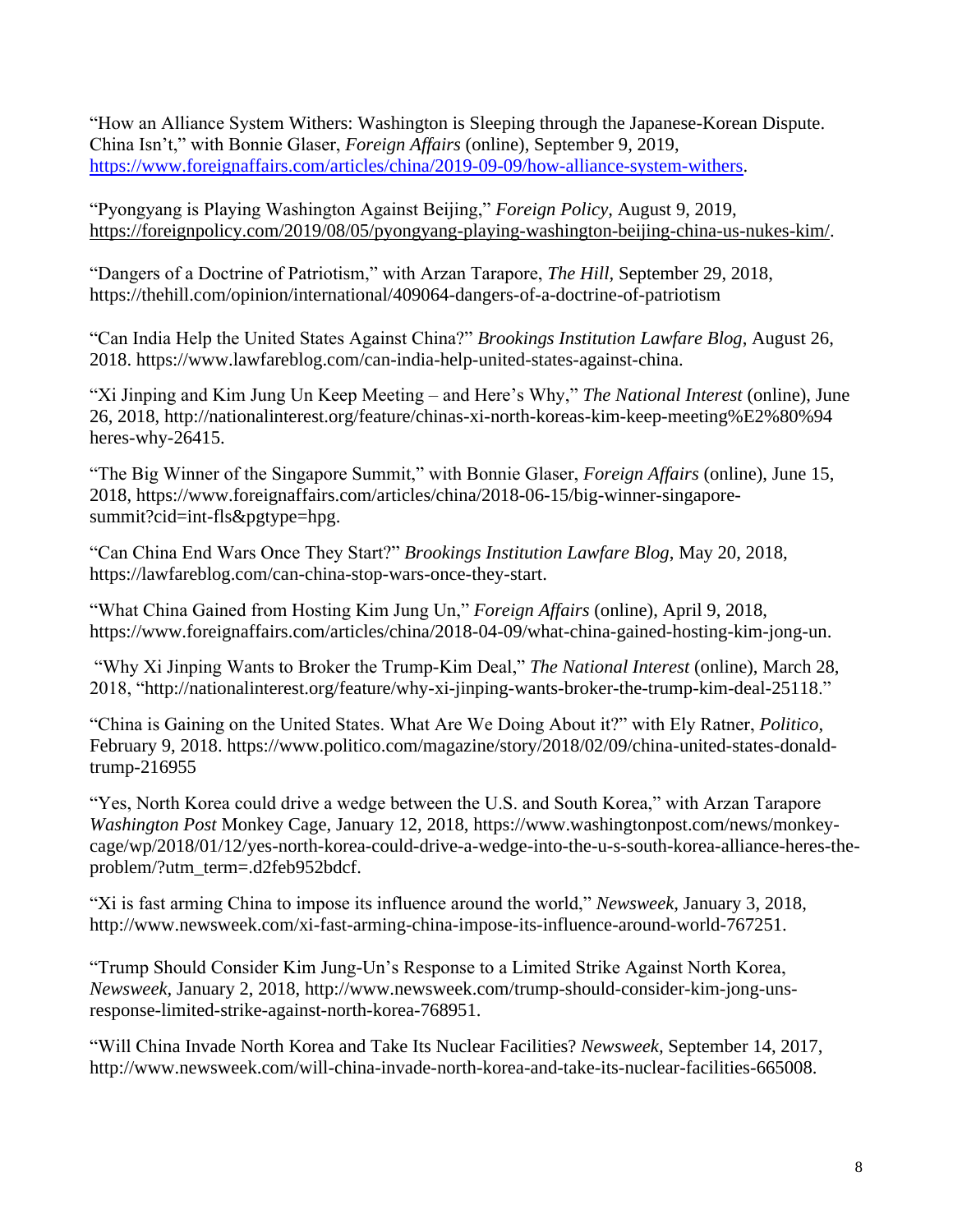"Countering Chinese Coercion: The Case of Doklam," with Arzan Tarapore, *War on the Rocks,* 29 August 2017, https://warontherocks.com/2017/08/countering-chinese-coercion-the-case-of-doklam/. *#16 most read WOTR article in 2017.*

"China' Lukewarm Response to Indian Military Modernization," *China Brief* 17, Iss 1, 13 Jan 2017. "Taiwan's Defense Policy Under Tsai," *China Brief* 16, Iss 15, October 4, 2016.

"Why China Will Become a Global Military Power," *Brookings Institution Lawfare Blog*, January 11, 2015, [https://www.lawfareblog.com/foreign-policy-essay-why-china-will-become-global-military](https://www.lawfareblog.com/foreign-policy-essay-why-china-will-become-global-military-power)[power.](https://www.lawfareblog.com/foreign-policy-essay-why-china-will-become-global-military-power)

"China's ADIZ: A Test of U.S. Resolve?" *Brookings Institution Lawfare Blog*, Dec 15, 2013 https://www.lawfareblog.com/foreign-policy-essay-oriana-skylar-mastro-chinas-adiz-%E2%80%93 successful-test-us-resolve.

"USAF Strategic Approach in the Asia-Pacific: Aspirations and Reality," *Banyan Analytics Brief,*  October 2, 2013.

"New CMC Vice Chairmen Strong Advocates for Joint, Modern Chinese Military" with Michael S. Chase and Benjamin S. Purser, III. *China Brief*, November 16, 2012.

"What's the Truth about U.S.-China Strategic Mistrust?" *Best Defense,* 16 Nov 12, http://foreignpolicy.com/2012/11/16/whats-the-truth-about-u-s-china-strategic-mistrust-you-canthandle-the-truth/.

"China's Air Force: Ready for Take Off? With Michael S. Chase, *The Diplomat,* November 6, 2012.

"In Search of 'Dexter': Why You Can't Buy Pirated DVDs in China Anymore," *The Atlantic Monthly,*  October 26, 2012.

"False Start," *The New Republic (online),* December 15, 2006.

"How to Deal with North Korea," coauthored with Minxin Pei, *Financial Times,* December 13, 2006.

## **RESEARCH IN PROGRESS\_\_\_\_\_\_\_\_\_\_\_\_\_\_\_\_\_\_\_\_\_\_\_\_\_\_\_\_\_\_\_\_\_\_\_\_\_\_\_\_\_\_\_\_\_\_\_\_\_\_\_\_\_\_\_\_\_**

- Second Book Project, *Hiding in Plain Sight: Power, Intentions and Rising Power Challenges to the International Order,* sections presented at APSA 2018; AAS 2018; ISA 2018; in research and drafting stage.
- Article, "Talking to the Enemy: Modeling Diplomatic Strategy in Wartime," with David Siegal, under review.
- Article, "Posing Problems Without Shacking Up: The Sino-Russian Relationship and its Impact on East Asia Regional Security," final drafting stage.

## **COURSES TAUGHT (undergraduate and masters levels)\_\_\_\_\_\_\_\_\_\_\_\_\_\_\_\_\_\_\_\_\_\_\_\_\_\_\_\_\_\_\_\_\_**

International Security in a Changing World (large undergrad survey course); The Theory and Practice of Security (required masters in security studies introductory course); Researching Chinese Foreign Policy (undergraduate seminar); China and its Military (masters level); Research Seminar in International Security (required masters in security studies research methodology course). Also served as teaching assistant to Thomas Christensen for International Relations in East Asia and Chinese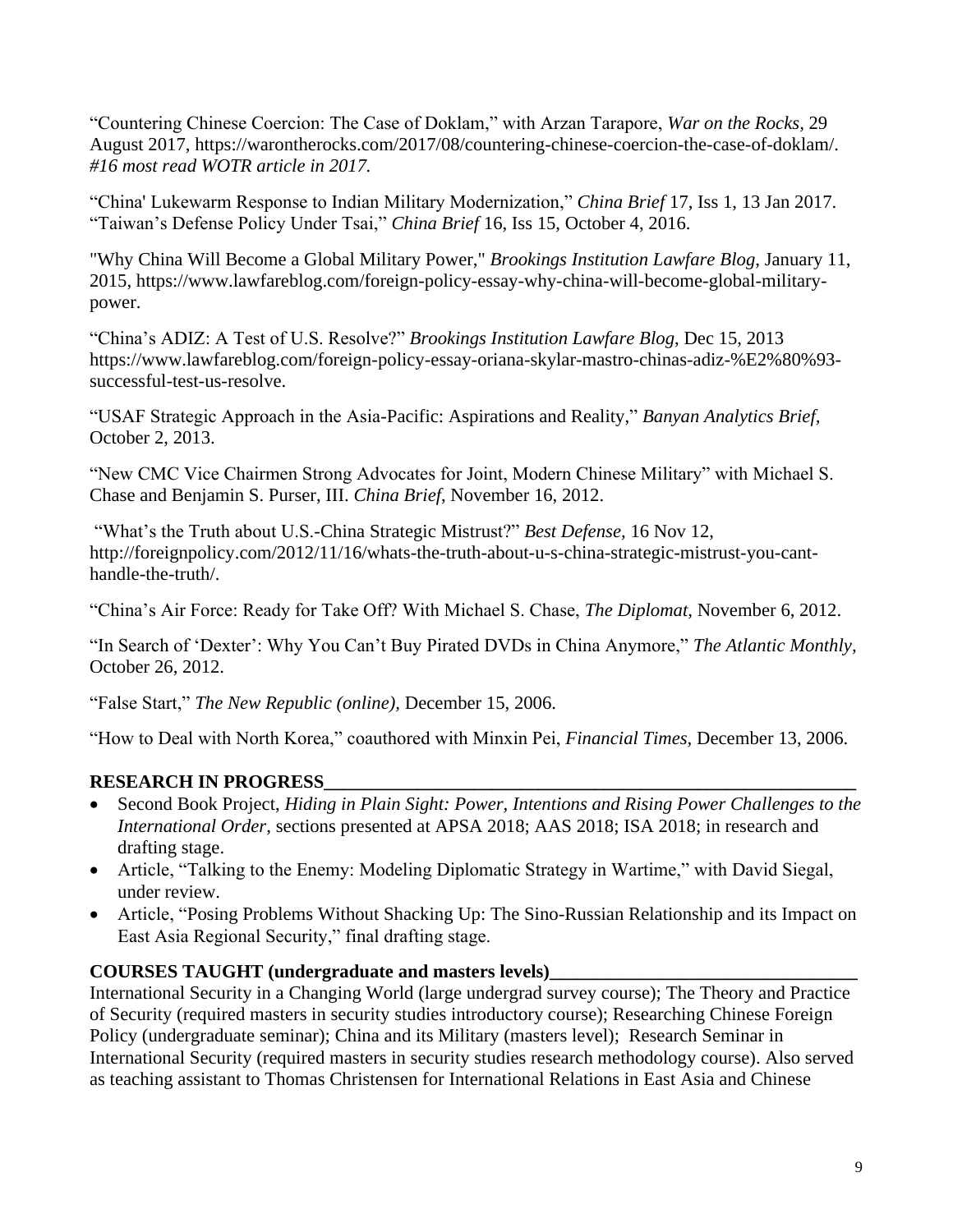Foreign Relations (undergraduate level), Woodrow Wilson School of Public and International Affairs, Princeton University.

|                                                                                                      | <b>MILITARY CAREER</b>                                                                                                                                                                                                                                                                                                                                                                                                                                                                                                                                                                                                                                                                                                                                                                                      |                |
|------------------------------------------------------------------------------------------------------|-------------------------------------------------------------------------------------------------------------------------------------------------------------------------------------------------------------------------------------------------------------------------------------------------------------------------------------------------------------------------------------------------------------------------------------------------------------------------------------------------------------------------------------------------------------------------------------------------------------------------------------------------------------------------------------------------------------------------------------------------------------------------------------------------------------|----------------|
|                                                                                                      | Deputy Branch Chief, Plans, J5, INDOPACOM, Camp Smith                                                                                                                                                                                                                                                                                                                                                                                                                                                                                                                                                                                                                                                                                                                                                       | $7/20$ -pres   |
| Senior China Analyst, HAF A2/6A, Pentagon<br><b>Awarded Meritorious Service Medal</b>                |                                                                                                                                                                                                                                                                                                                                                                                                                                                                                                                                                                                                                                                                                                                                                                                                             | $7/18 - 7/20$  |
| $\bullet$                                                                                            | Political Military Affairs Strategist, PACAF A5X, Hawaii<br>Awarded the 2016 Individual Reservist of the Year (CGO) for strategic contributions<br><b>Awarded Meritorious Service Medal</b>                                                                                                                                                                                                                                                                                                                                                                                                                                                                                                                                                                                                                 | $2/16 - 7/18$  |
|                                                                                                      | Reserve Air Attaché, Asia-Pacific Region<br>Certified as a Regional Area Strategist (RAS) in China, 16F3K                                                                                                                                                                                                                                                                                                                                                                                                                                                                                                                                                                                                                                                                                                   | $12/14 - 2/16$ |
|                                                                                                      | Asia-Pacific Strategist, Asia-Pacific Cell (A8XS-APC), Pentagon<br>A8X 2013 CGO (Company Grade Officer) of the Year<br>Awarded Air Force Commendation medal for service to CSAF                                                                                                                                                                                                                                                                                                                                                                                                                                                                                                                                                                                                                             | $4/13 - 12/14$ |
|                                                                                                      | China Strategist, Strategic Studies Group (SSG), Pentagon,<br>Awarded Air Force Achievement medal for service to CSAF                                                                                                                                                                                                                                                                                                                                                                                                                                                                                                                                                                                                                                                                                       | $9/10 - 4/13$  |
|                                                                                                      | <b>Professional Military Education</b>                                                                                                                                                                                                                                                                                                                                                                                                                                                                                                                                                                                                                                                                                                                                                                      |                |
|                                                                                                      | Air Command and Staff College, by correspondence 2020<br>Squadron Officer School, by correspondence, 2014<br>Officer Intelligence Course, Goodfellow, AFB<br>Lonestar exercise top briefer award, graduated with 97% academic average                                                                                                                                                                                                                                                                                                                                                                                                                                                                                                                                                                       | Dec 2011       |
|                                                                                                      | <b>Officer Training School, Maxwell AFB</b>                                                                                                                                                                                                                                                                                                                                                                                                                                                                                                                                                                                                                                                                                                                                                                 | May 2010       |
|                                                                                                      | Distinguished graduate, wing commander, sole recipient of USAA leadership award                                                                                                                                                                                                                                                                                                                                                                                                                                                                                                                                                                                                                                                                                                                             |                |
|                                                                                                      | SELECT INVITED ACADEMIC TALKS AND WORKSHOPS                                                                                                                                                                                                                                                                                                                                                                                                                                                                                                                                                                                                                                                                                                                                                                 |                |
| 2021<br>2021<br>2020<br>2020<br>2019<br>2019<br>2019<br>2019<br>2018<br>2018<br>2018<br>2018<br>2017 | <b>Yale-NUS Research Seminar</b><br><b>Emory International Relations Research Seminar</b><br>Australia National University Women in Security Research Seminar<br>Notre Dame International Security Center Research Seminar<br>Center for International and Security Studies at Maryland (CISSM) Research Seminar<br>Columbia University, School of International and Public Affairs<br>Stanford University, Freeman Spogli Institute for International Affairs<br>Naval War College<br>Duke University, Security, Peace and Conflict Workshop<br>Harvard University, Government Department Research Seminar Series<br>Duke University, Winter Security Forum<br>University of Maryland, China and the World Conference Speaker<br>University of Pennsylvania, Center for Contemporary China Speakers Series |                |
| 2017                                                                                                 | University of Pennsylvania, Perry World House Workshop                                                                                                                                                                                                                                                                                                                                                                                                                                                                                                                                                                                                                                                                                                                                                      |                |

- 2017 MIT, Security Studies Program Seminar Series
- 2017 Princeton University, China and the World Lecture Series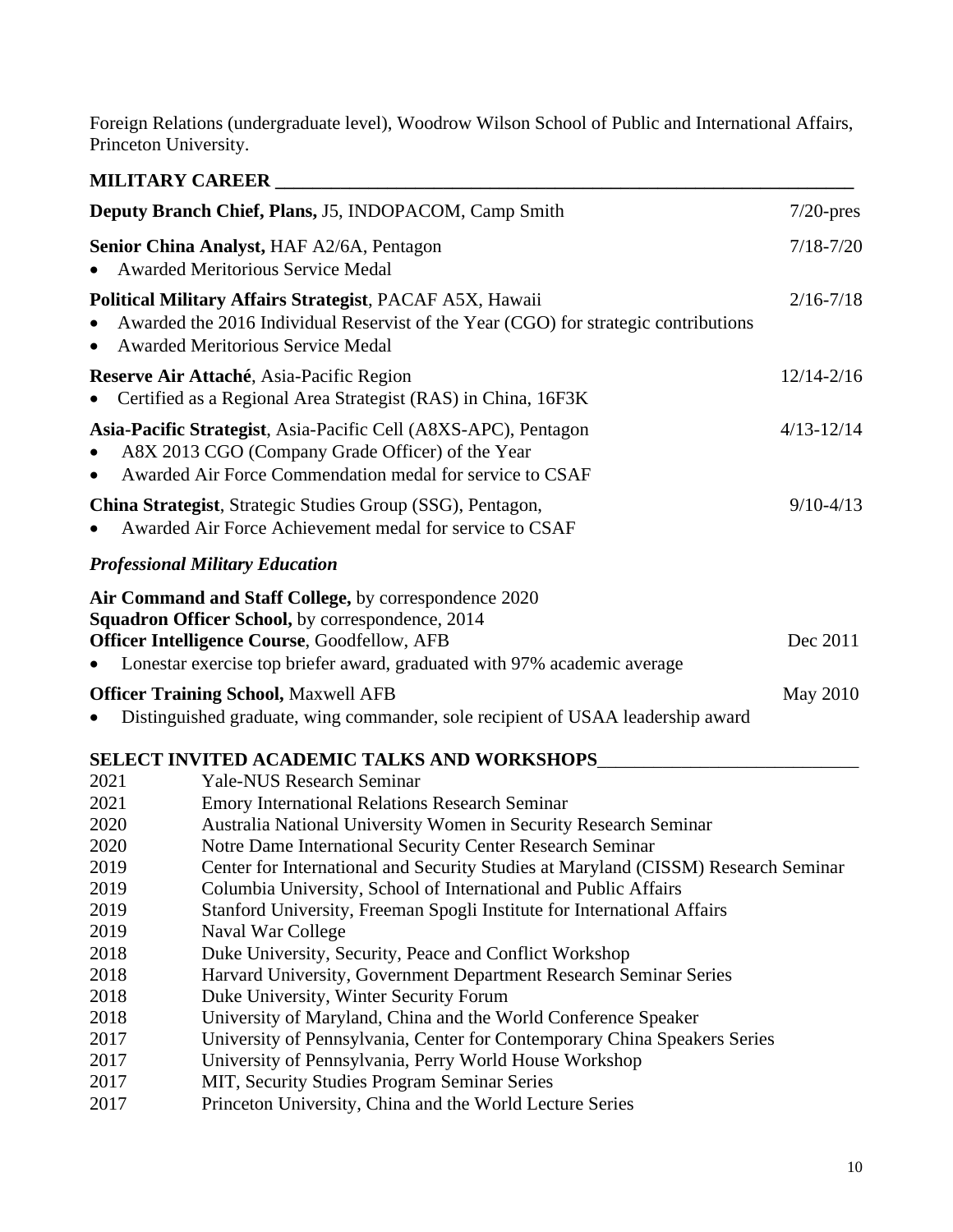- 2017 Harvard Kennedy School, Korea Working Group Lecture Series
- 2017 Wellesley University, ALLIES Speaker Series
- 2017 University of Virginia, Miller Center Speaker Series
- 2016 Stanford University, Center for International Security and Cooperation Lecture Series
- 2016 Stanford University, Political Science Research Seminar Series
- 2016 Naval Post-graduate School, Research Seminar Series
- 2016 Columbia University, Arnold A. Saltzman Institute of War and Peace Studies, Research Seminar
- 2016 Indiana University, School of Global and International Studies, East Asia Speakers Series
- 2015 George Washington University, Institute for Security and Conflict Studies (ISCS) research seminar
- 2015 Sorbonne, Research Seminar Series
- 2015 Oxford University, China Center, Speaker Series
- 2015 St. Andrews, Edinburgh, School of International Relations, Speaker Series
- 2015 King's College London, War Studies, Speaker Series
- 2014 Princeton University, China and the World Lecture Series
- 2014 Australian National University, China in the World Series
- 2014 George Washington University, Institute for Security and Conflict Studies, Lecture

# **SELECT CONFERENCE PRESENTATIONS**

- Book Project, *Power, Intentions and the Challenges to the International Order: Understanding China's Quest for Global Power and Influence,* presented at Notre Dame, University of Maryland, Stanford, APSA 2018; AAS 2018; ISA 2018.
- Posing Problems Without Shacking Up: The Sino-Russian Relationship and its Impact on East Asia Regional Security," presented at ISA 2020, Emory research seminar, ANU research seminar.
- *The Costs of Conversation: Obstacles to Peace Talks in Wartime,* various versions presented at APSA 2017; ISA 2017; ISA 2016; ISAC-ISSS 2014.
- "It Takes Two to Tango: Autocratic Underbalancing, Regime Legitimacy and China's Responses to India's Rise," paper presented at ISA 2018; APSA 2016.
- "The Day After: The United States, China and the Rush to Secure DPRK WMD," presented at ISA 2018; ISA 2017.
- "Dynamic Dilemmas: China's Evolving Northeast Asia Security Strategy," presented at ISA 2016.
- "Rising Powers and Military Secrecy: Explaining Chinese Military Transparency," presented at ISA 2015, ISAC-ISSS 2014, MPSA 2014.
- "How China Ends Wars (1950-1979) Implications for Future Flashpoints," APSA 2015; CAPS-NDU-RAND Conference on PLA Affairs 2013, Taipei.
- "Chinese Naval Modernization and its Implications for the U.S.-Japan Alliance," talk given at MIT workshop on China's Rise, Japan's Military Posture, and the U.S.-Japan Alliance, February 2014.
- "Economics Won't Save Us: The Problem with the Liberal Peace in Asia," presented at Shanghai Forum, Fudan University, 2014; IISS-SAIS Merrill Center Young Strategists Programme 2013.
- "Settling the Score: The Interactive Effect of Combat Outcomes and Bargaining Behavior on War Duration and Termination" presented at the Miller Center for Public Policy, University of Virginia, May 2013; MPSA 2011.
- "China's Asia-Pacific Security Vision," talk given at SAIS roundtable on Asia-Pacific Security, February 2013.
- "Fighting without Talking: A Closer Examination of the Sino-Indian War," presented at the Center for the Advanced Study of India (CASI), University of Pennsylvania, April 2013.
- "China's Antiaccess-Area Denial (A2/AD) Capabilities: Is the U.S. Rebalancing Enough?" presented